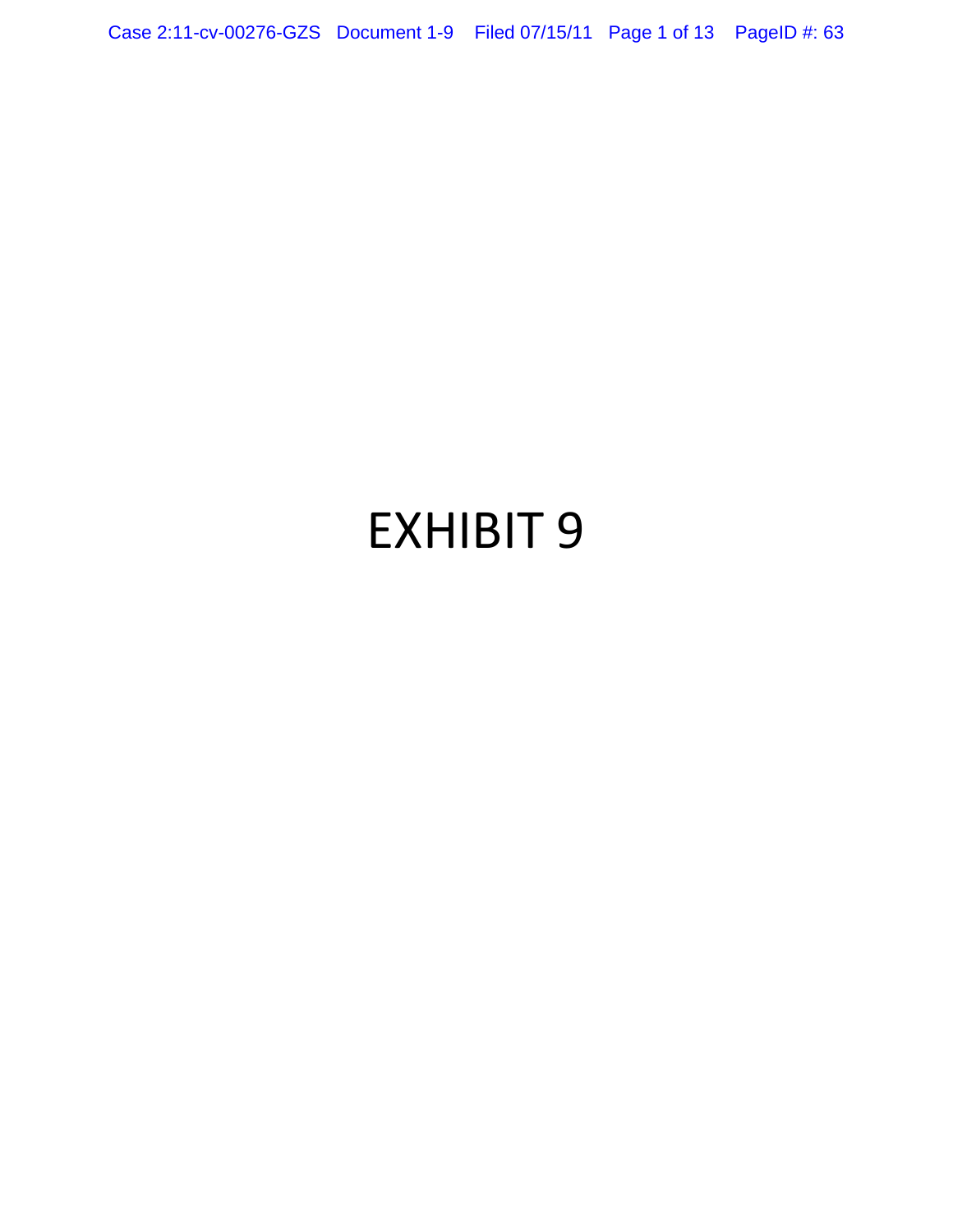# **TEMPORARY CONSTRUCTION EMERGENCY ACTION PLAN WORUMBO HYDROELECTRIC PROJECT TIMBER CRIB REHABILITATION**

**Prepared for: MILLER HYDRO GROUP Lisbon Falls, Maine** 

> **Prepared by: HDR|DTA Portland, Maine**

> > **MAY 2011**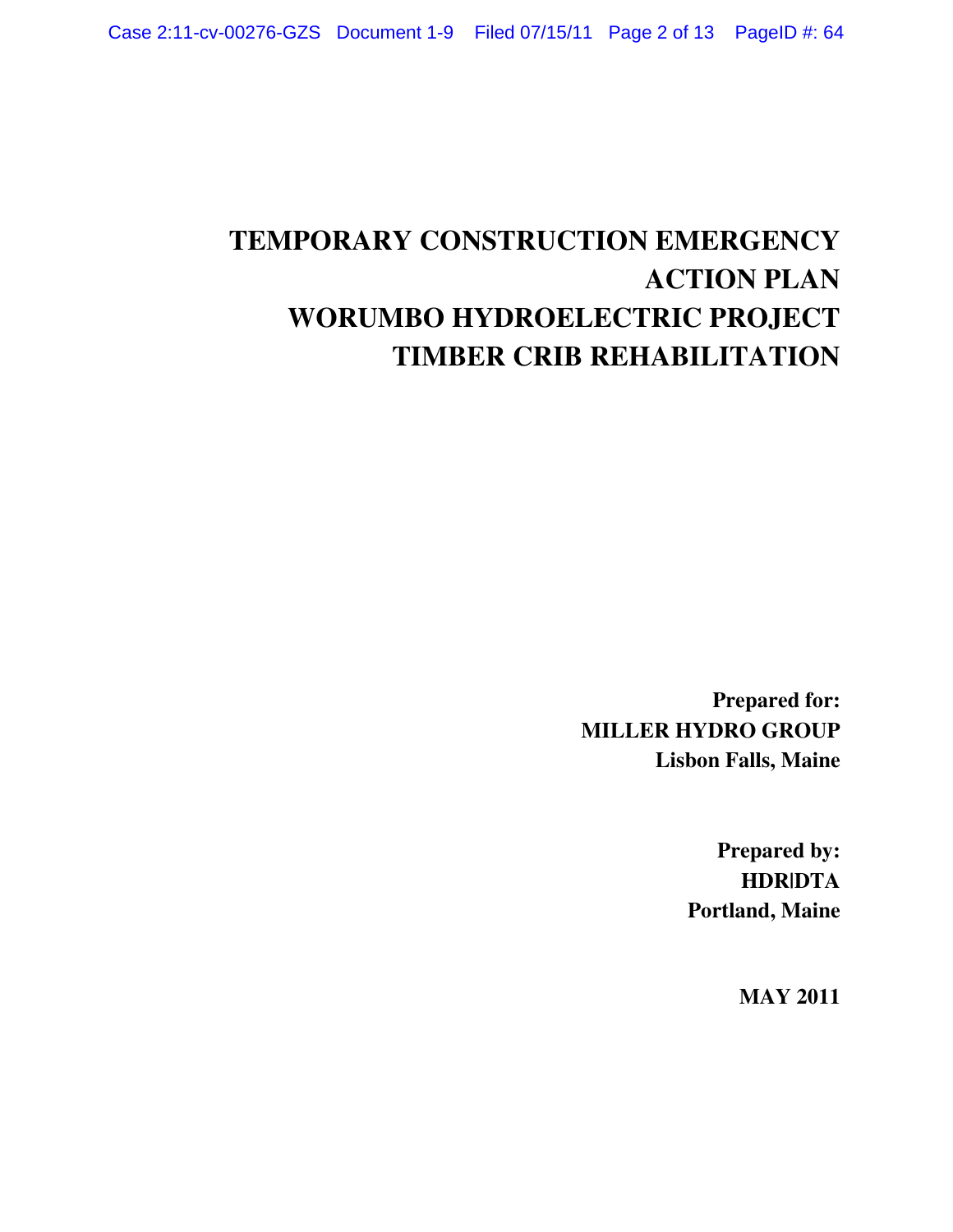## **TEMPORARY CONSTRUCTION EMERGENCY ACTION PLAN WORUMBO HYDROELECTRIC PROJECT TIMBER CRIB REHABILITATION**

### **TABLE OF CONTENTS**

| <b>Section</b> | <b>Title</b>      | Page No. |
|----------------|-------------------|----------|
|                |                   |          |
| ∍              |                   |          |
| 3              |                   |          |
| 4              |                   |          |
|                | 4.1<br>4.2<br>4.3 |          |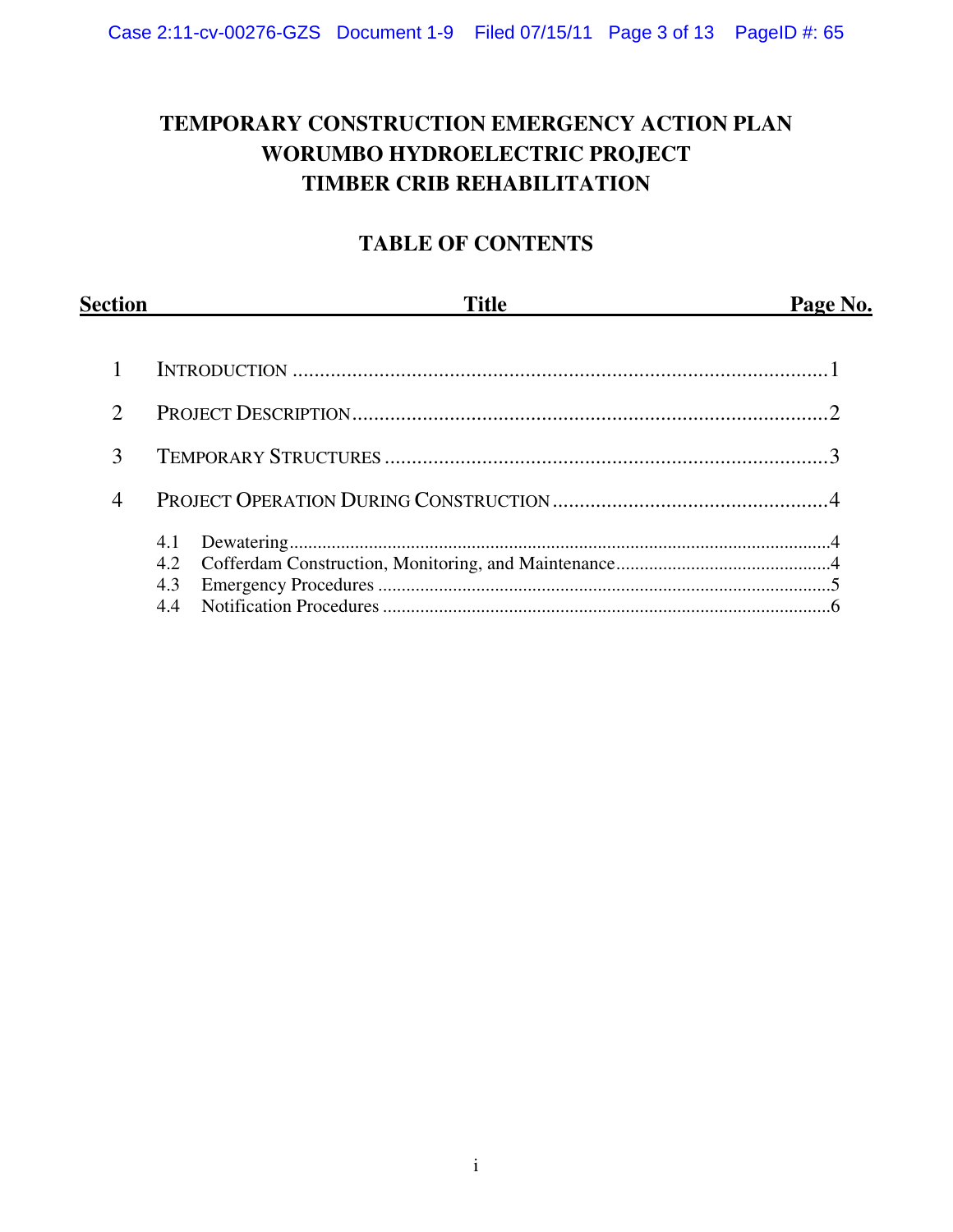## **TEMPORARY CONSTRUCTION EMERGENCY ACTION PLAN WORUMBO HYDROELECTRIC PROJECT TIMBER CRIB REHABILITATION**

#### **LIST OF FIGURES**

| Figure | <b>Title</b>                                             | Page No. |
|--------|----------------------------------------------------------|----------|
|        |                                                          |          |
|        | WORUMBO HYDROELECTRIC PROJECT TIMBER CRIB REHABILITATION |          |

TEMPORARY EMERGENCY ACTION PLAN ORGANIZATION CHART ....................9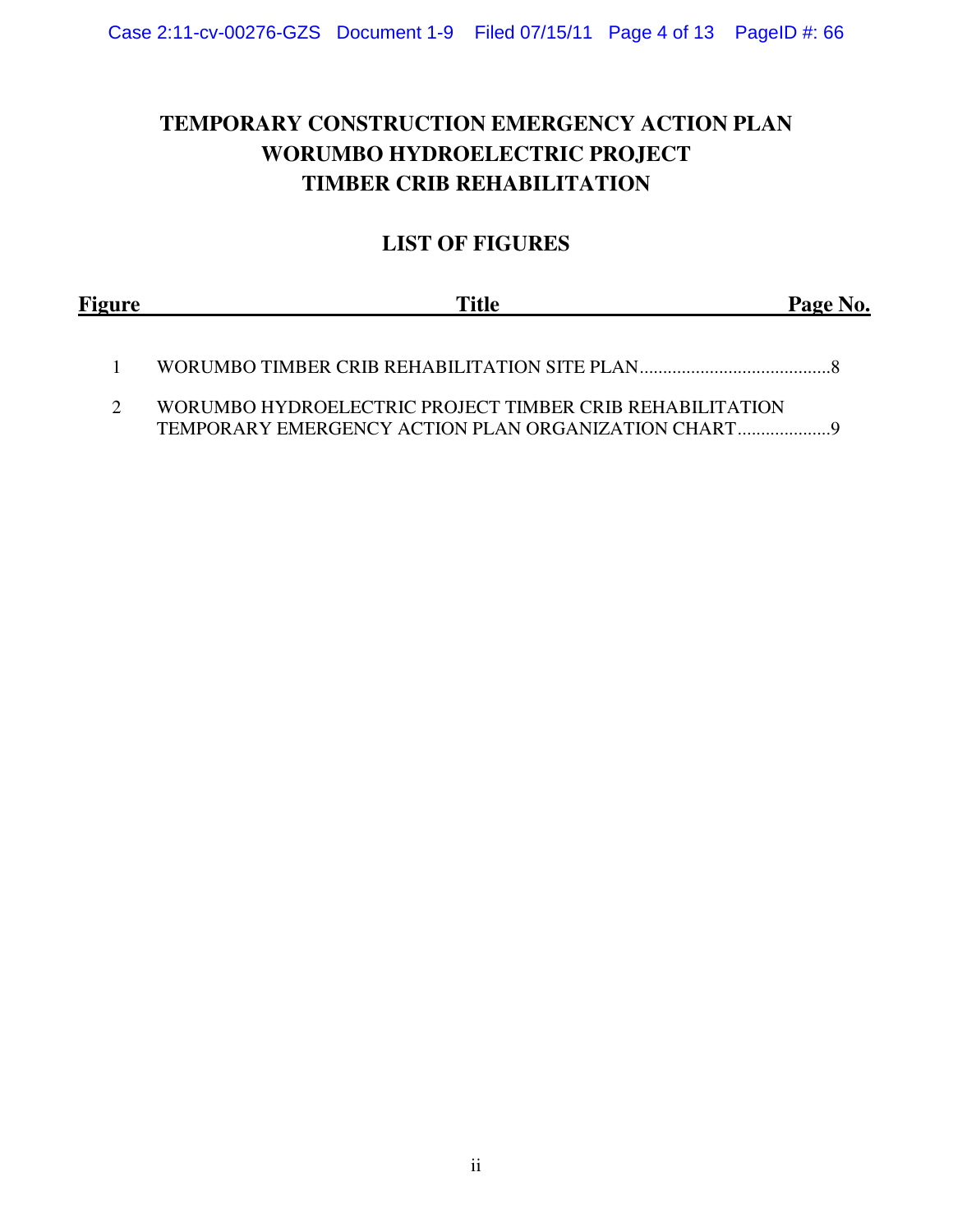## **Section 1 Introduction**

This document presents the Temporary Construction Emergency Action Plan (TCEAP) to be implemented at Miller Hydro Group's (MHG) Worumbo Hydroelectric Project during the construction spillway sections involved with the rehabilitation of the Timber Crib Dam. The TCEAP will be the basis for notification and evacuation of construction workers and other persons who would be affected by a failure of the temporary cofferdam systems constructed to dewater the work areas, or by high river flows. The Contractor will be required to formulate their own TCEAP, which will, as a minimum, include the requirements of this plan.

This document constitutes the Owner's TCEAP and is included as part of the Construction Documents for the Project. In the event of an emergency situation, the Contractor shall implement notification and evacuation procedures and immediately notify the Owner's Representative, or the Hydropower Plant Operator (Operator) if the Owner's Representative is unavailable, of the emergency situation. The Operator will implement operation procedures to minimize impacts associated with a potential failure of the cofferdams or high river flows.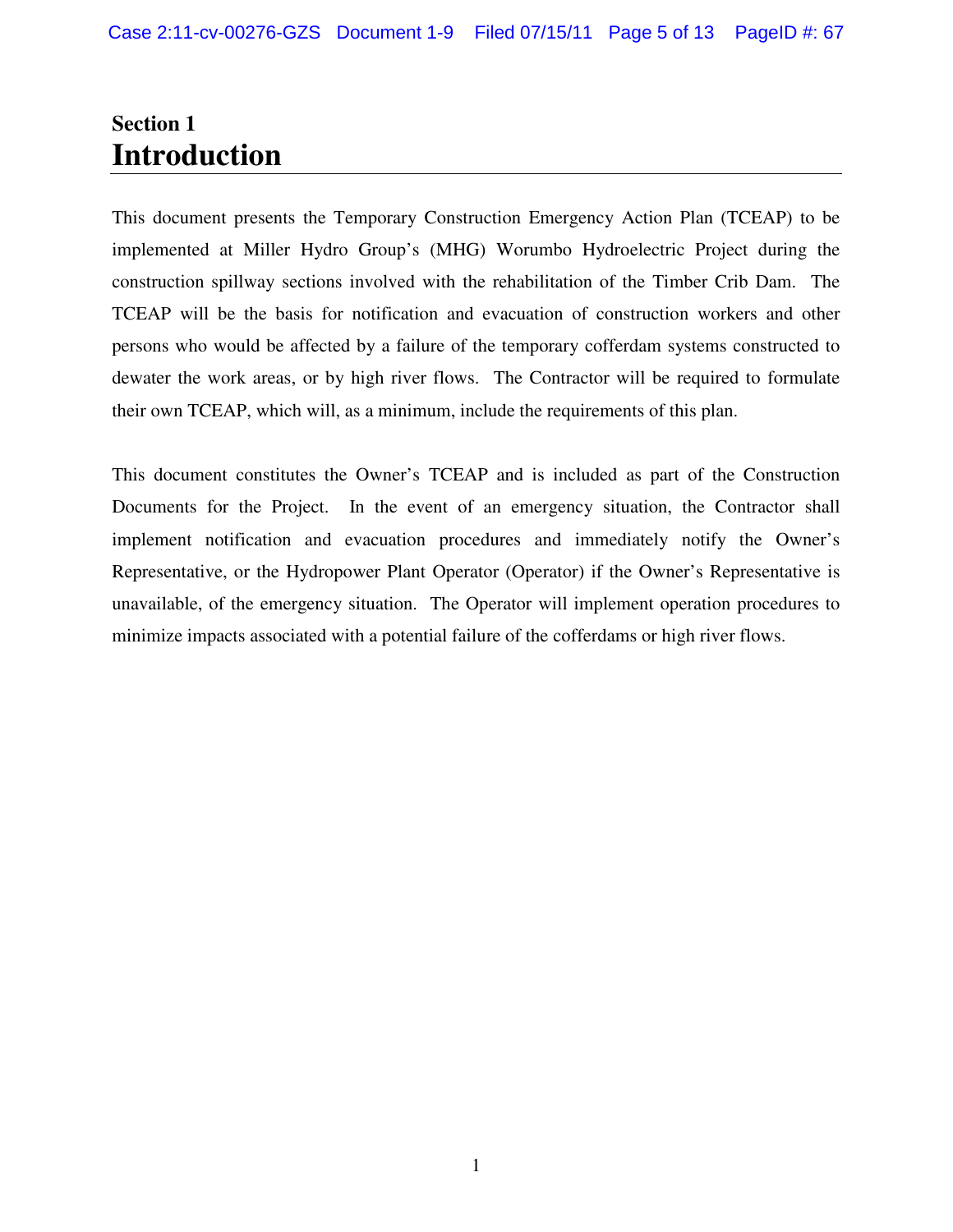## **Section 2 Project Description**

The Worumbo Hydroelectric Project is located on the Androscoggin River in the towns of Lisbon and Durham, Maine. The Project is owned by MHG, and consists of a timber crib and concrete spillway overflow, a concrete spillway overflow, a gated spillway and a two-unit powerhouse. A site plan is provided as Figure 1.

The Project currently maintains a licensed headpond water surface elevation of 98.5 feet NGVD-29 datum during normal operation. While work on the spillways is being conducted, the reservoir elevation will be maintained at or below the normal operating headpond elevation.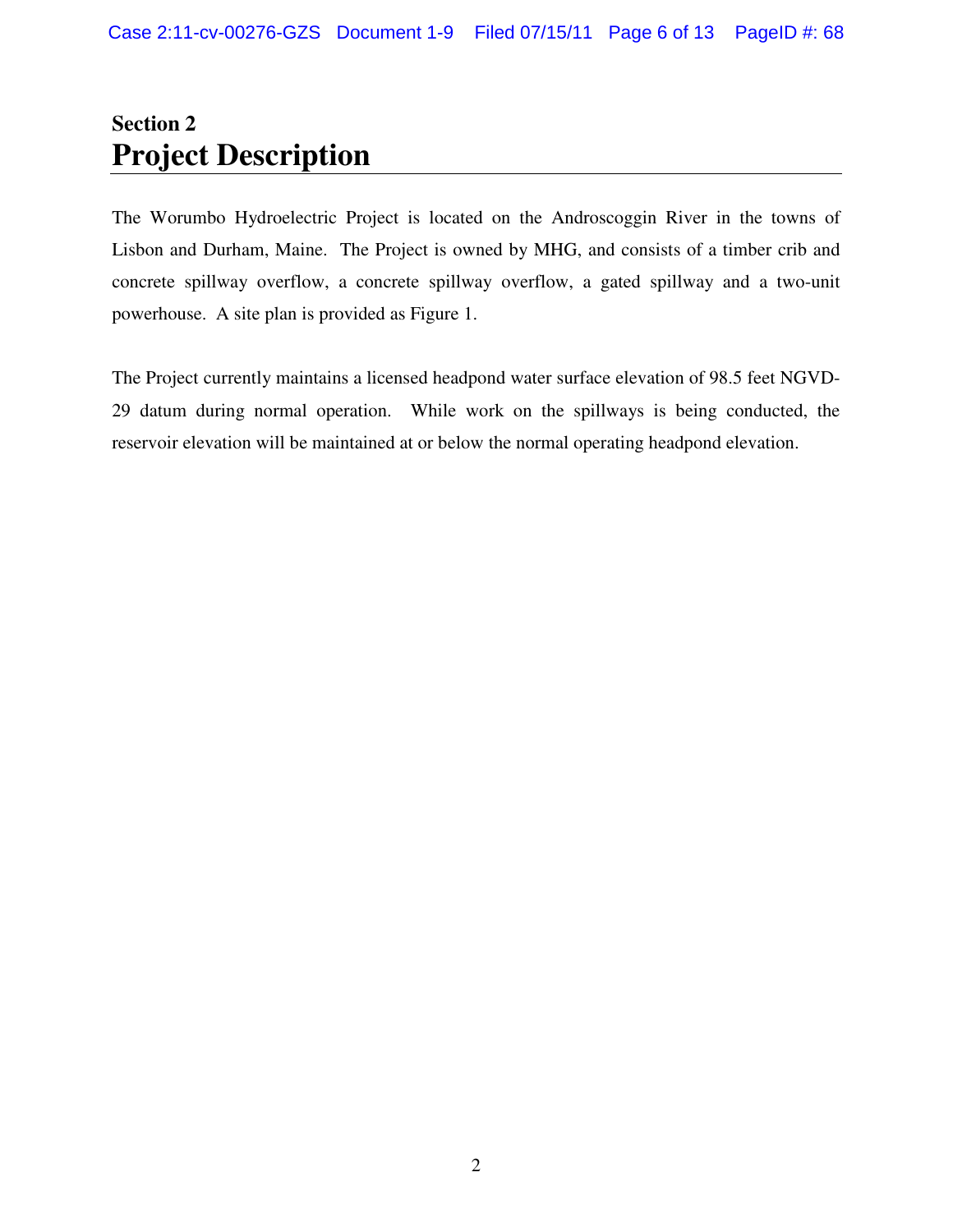# **Section 3 Temporary Structures**

The work will require an approximate 520-foot-long section of the dam be dewatered. This will be accomplished through the use of temporary cofferdams on the upstream and downstream sides of the existing spillway. This has been conceptually proposed as an earthen cofferdam and bulkhead on the upstream side, and as earthen cofferdams and sandbags on the downstream side. The temporary cofferdams will be designed to withstand a seasonal 10-year flow recurrence with an inflow of 43,600 cfs, or a static headwater elevation of 104.5 feet and a static tailwater elevation of 84.8 feet. This presents an earthen headpond cofferdam that is conceptually 14 feet high, and a temporary bulkhead system, if used, will be approximately 8 feet high for headpond, and an earthen cofferdam that, at its highest is conceptually 9 feet high for tailwater. Final cofferdam crest elevations and freeboard above static water surface elevations to be provided by Contractor's cofferdam design.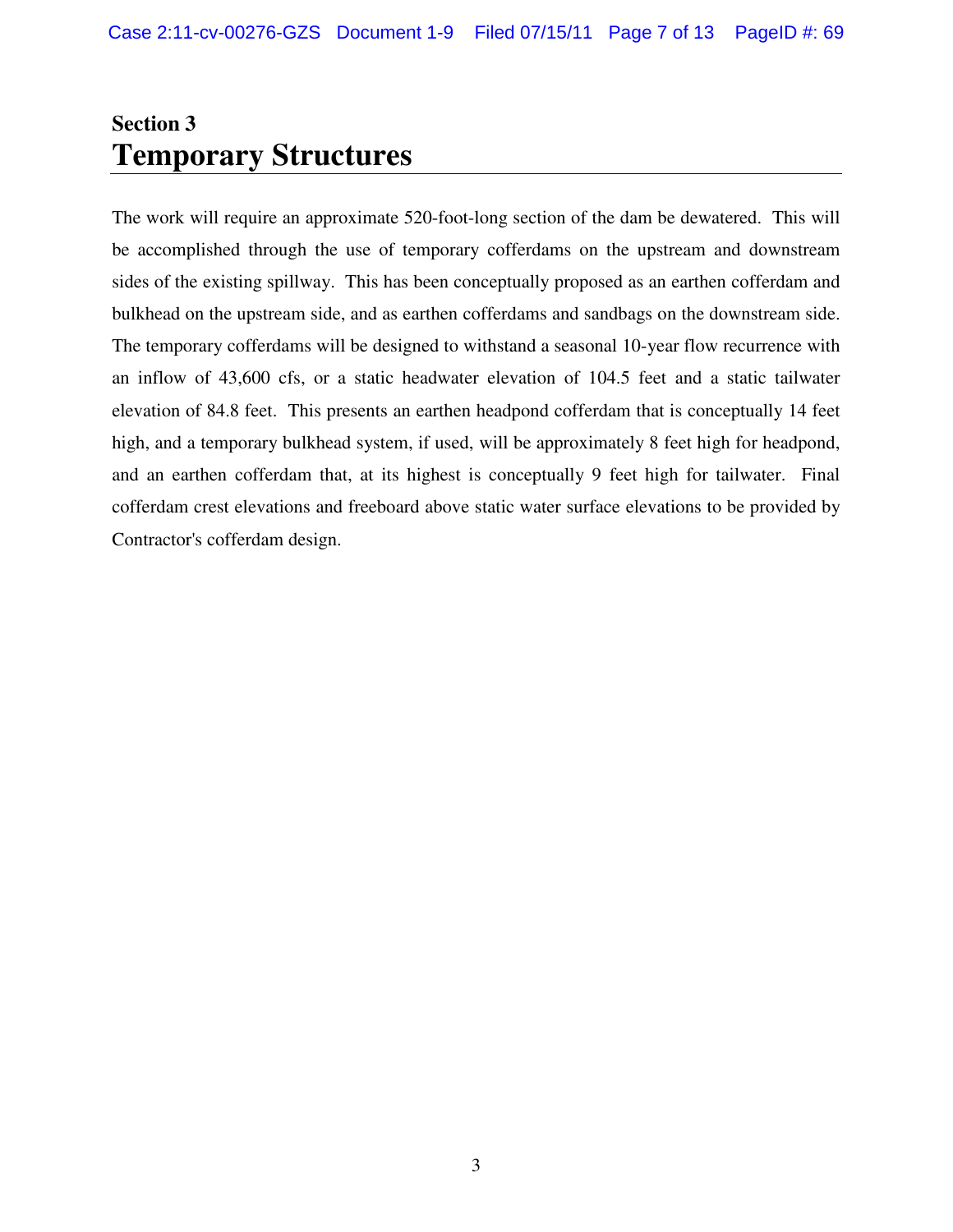## **Section 4 Project Operation During Construction**

The Owner will try to maintain the headwater at or below normal operating levels until the construction activities are complete. Site discharge will be maintained by operating the powerhouse units, normal fish passage flow, and required bypass flow. Work in the river will be coordinated so that spillway will be available for use in the event of a flood. In the event of a station outage, the gated spillway will be opened to provide additional spillway capacity.

#### **4.1 Dewatering**

The construction area will be dewatered throughout the duration of construction activities in the river in accordance with project specifications. The existing timber crib structure is in poor condition, and is prone to excessive leakage. Some dewatering will be accomplished by constructing the earthen cofferdam and allowing the water to flow through the timber crib dam. The timber crib dam will be removed as part of the project. The remaining water between the cofferdam and timber crib dam will flow through the breached sections of the timber crib dam as it is removed. Once the headpond is dewatered, equipment can access the downstream sections through the breach to construct the downstream cofferdams.

#### **4.2 Cofferdam Construction, Monitoring, and Maintenance**

For temporary cofferdams proposed, the Contractor will inspect the cofferdams during installation and will perform daily inspection and monitoring of the temporary cofferdams, and will provide a report of the condition of the bulkhead to the Owner's Representative at any time when safety or maintenance concerns are identified. The Contractor will notify the Owner's Representative of any conditions which may be related to the integrity of the cofferdams, including, but not limited to, changes in the rate of leakage and any signs of instability. The Contractor is responsible for maintenance work including leak sealing, repairs, providing additional material, and other appropriate means for maintaining the integrity of the cofferdams. The Contractor is required to have an adequate quantity of materials readily accessible at all times throughout the construction period for maintenance work or for emergency purposes.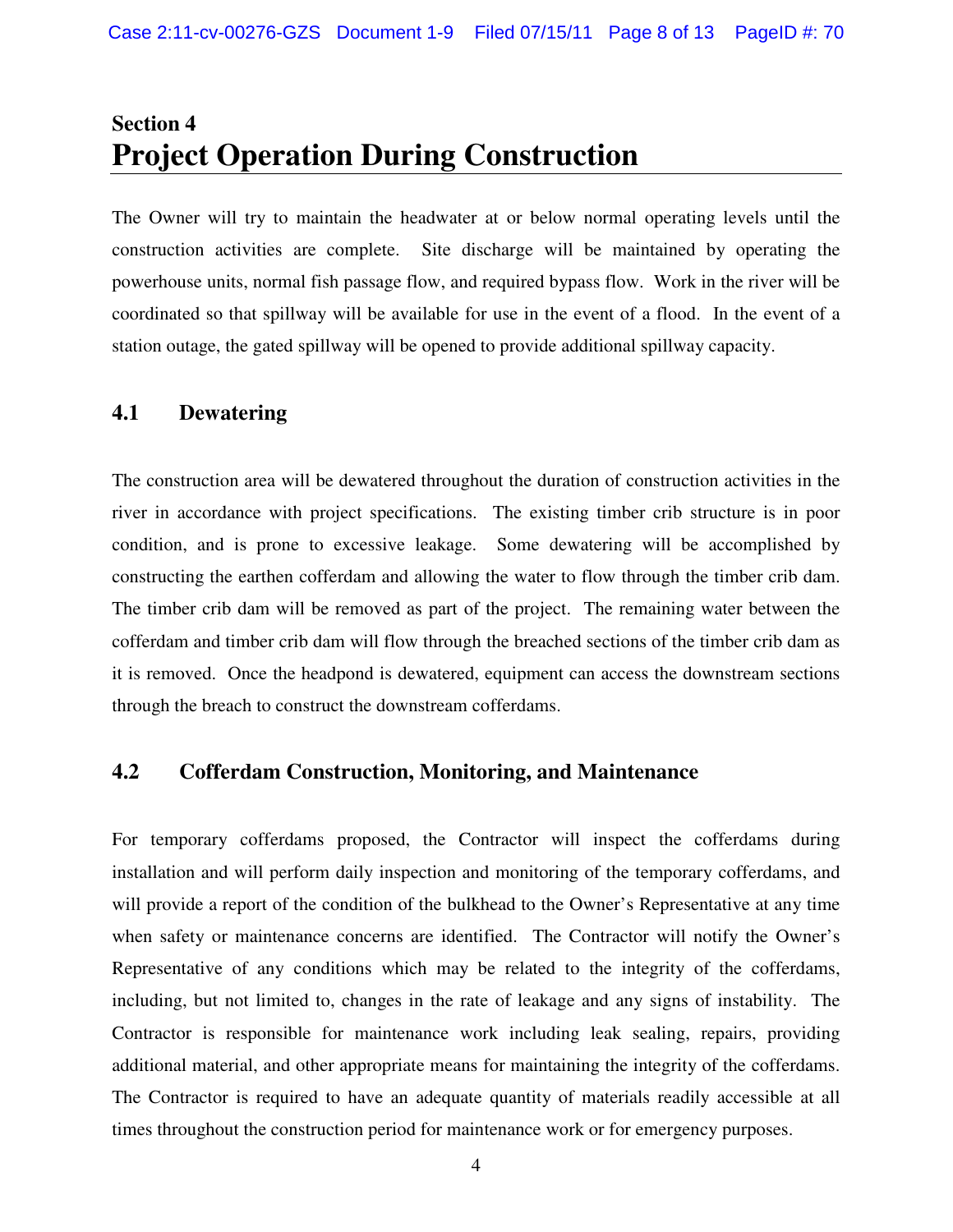#### **4.3 Emergency Procedures**

Failure or overtopping of the cofferdam or the adjacent spillway crest could result in flooding of the adjacent work area. As a low-hazard structure, a failure of the structure would be contained within the riverbank, and minor downstream impacts are anticipated as a result of cofferdam failure or overtopping, except in the immediate vicinity of the dam. The primary safety concern is the exposure of workers and recreationalists downstream of the dewatering cofferdam. In view of this, the TCEAP procedures noted below must be implemented.

The Contractor shall monitor the headwater elevation continuously during the work. If the spillway crest is overtopped, the design reservoir elevation of the cofferdams are exceeded or the cofferdams show signs of distress or failure, the Contractor shall sound evacuation alarms, and all workers shall evacuate the work area in an orderly manner. Personnel shall assemble at the safety areas at the boat launch area on the Lisbon side and at the on shore staging area on the Durham side, until all on-site personnel are accounted for. Any fishermen or other recreational river users immediately downstream of the dam that could be affected by a failure of the cofferdams will be notified and evacuated. Signs shall be provided on each riverbank notifying fishermen of evacuation procedures.

The Contractor shall have an audible warning system which can be activated by construction workers at strategic locations within and outside the work area. The Contractor shall maintain adequate emergency egress routes from hazardous areas at all times. The Contractor shall hold regular safety meetings to instruct all construction workers in the provisions and procedures implemented for emergency situations. These procedures will be posted in the Contractor's construction trailer and will include names and telephone numbers of persons to be notified.

The Owner shall notify the Contractor of upcoming flood events 24 hours in advance whenever possible in order to allow for the securing of the work area. The Owner shall immediately notify the Contractor of potential emergency conditions, such as the powerhouse turbines tripping offline, or flash flooding, that could result in rapid inundation of work areas.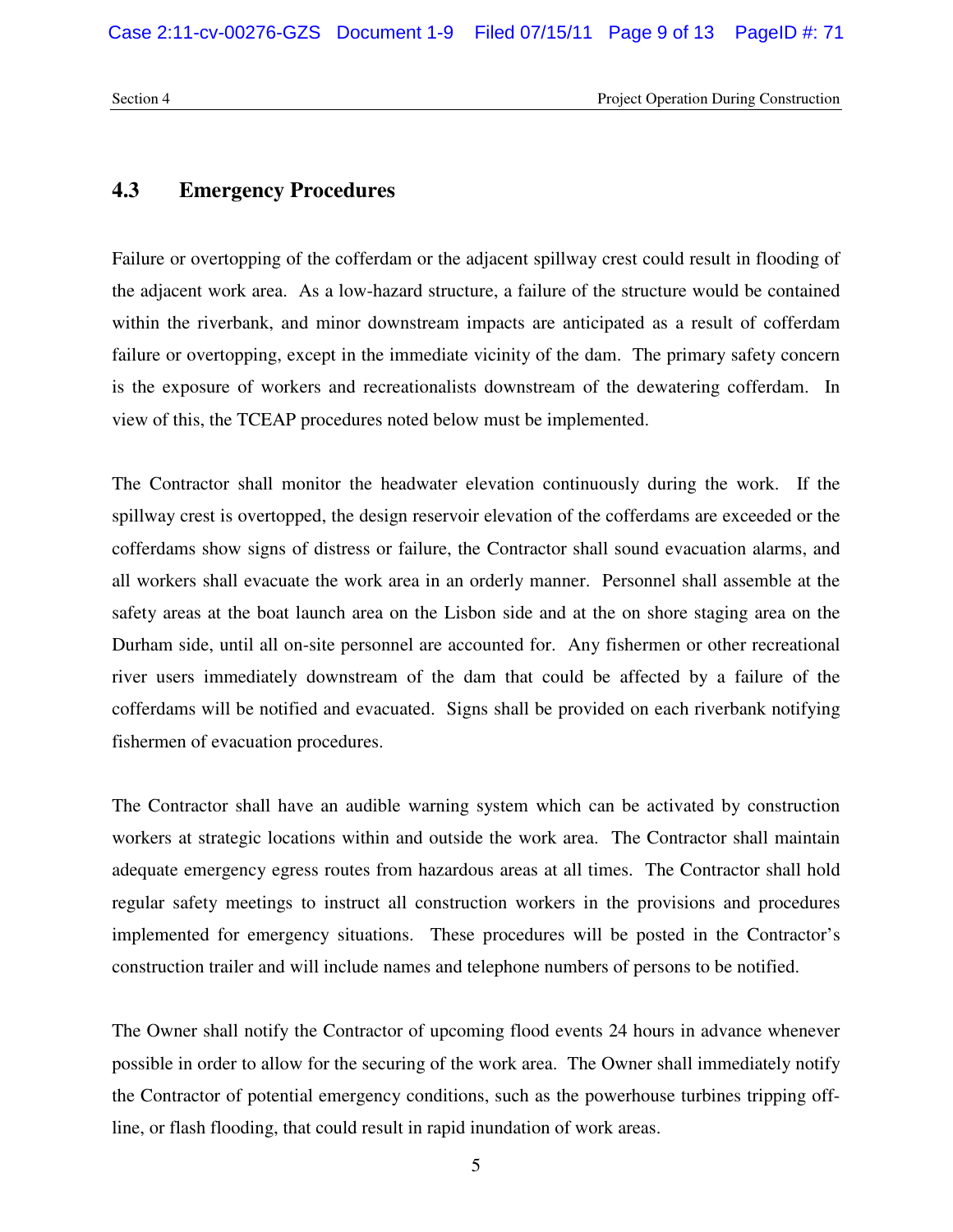Section 4 Project Operation During Construction

#### **4.4 Notification Procedures**

In event of an emergency situation, the Contractor shall immediately implement its audible warning system and evacuate hazardous areas. The Contractor shall notify the Owner's Representative accurately describing the emergency situation. The Owner's Representative will verify the emergency situation and notify the Operator. If the Owner's Representative is unavailable, the Contractor shall notify the Operator directly. After verifying that workers escape routes will not be affected, the Operator shall take the appropriate actions to minimize further impacts. The Owner shall immediately notify the Contractor of turbine generator trips or flash floods.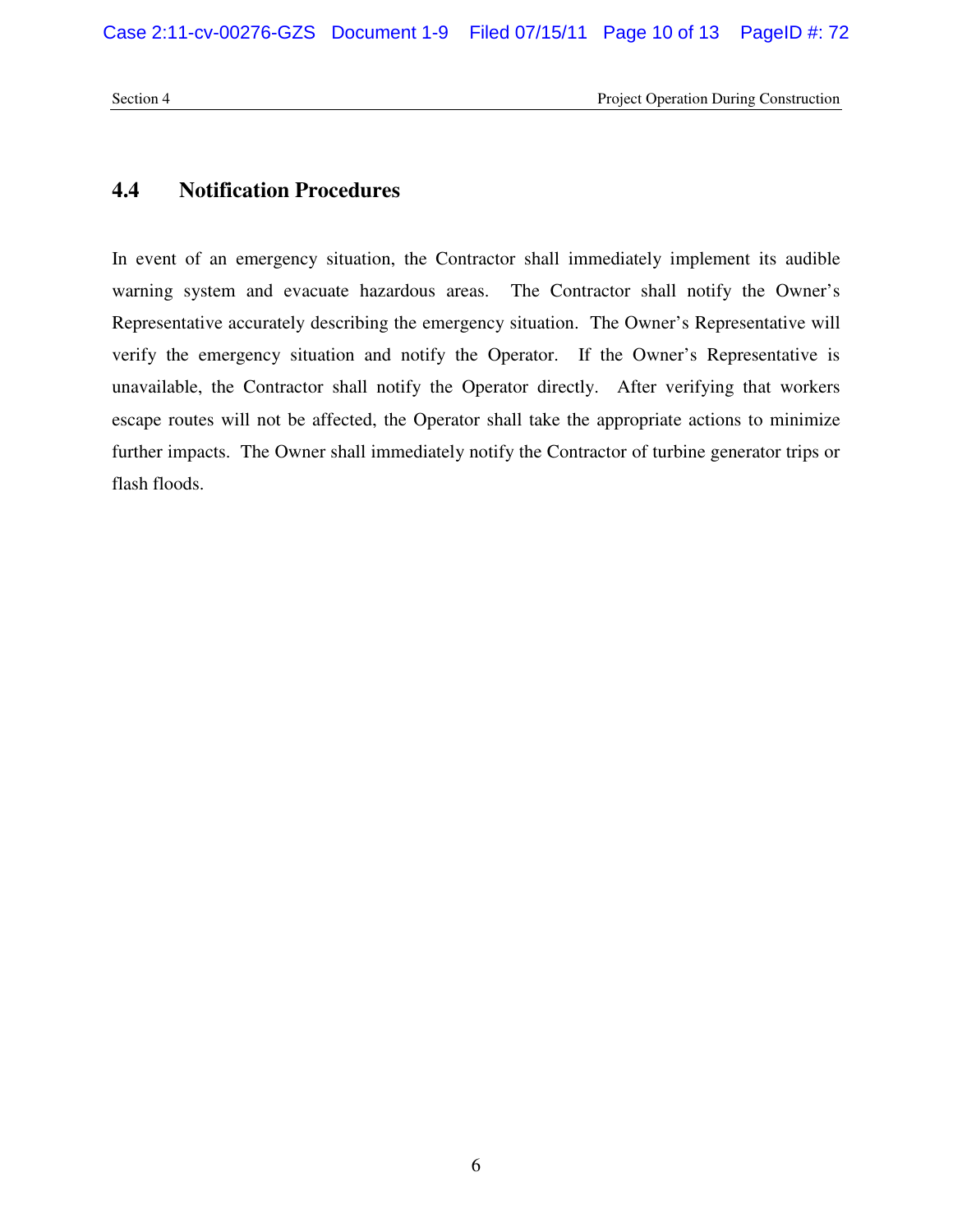## **FIGURES**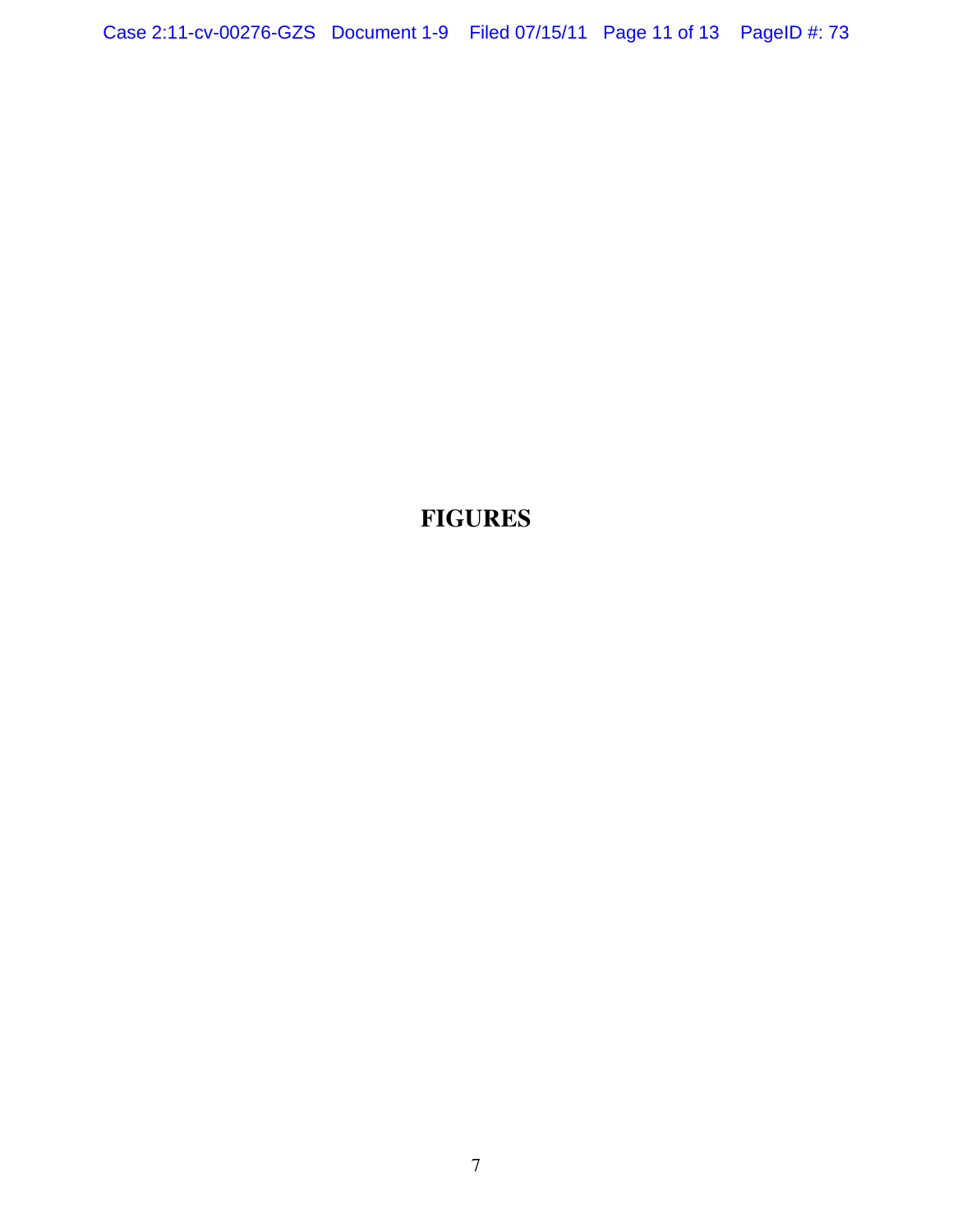

**FIGURE 1 WORUMBO TIMBER CRIB REHABILITATION SITE PLAN**